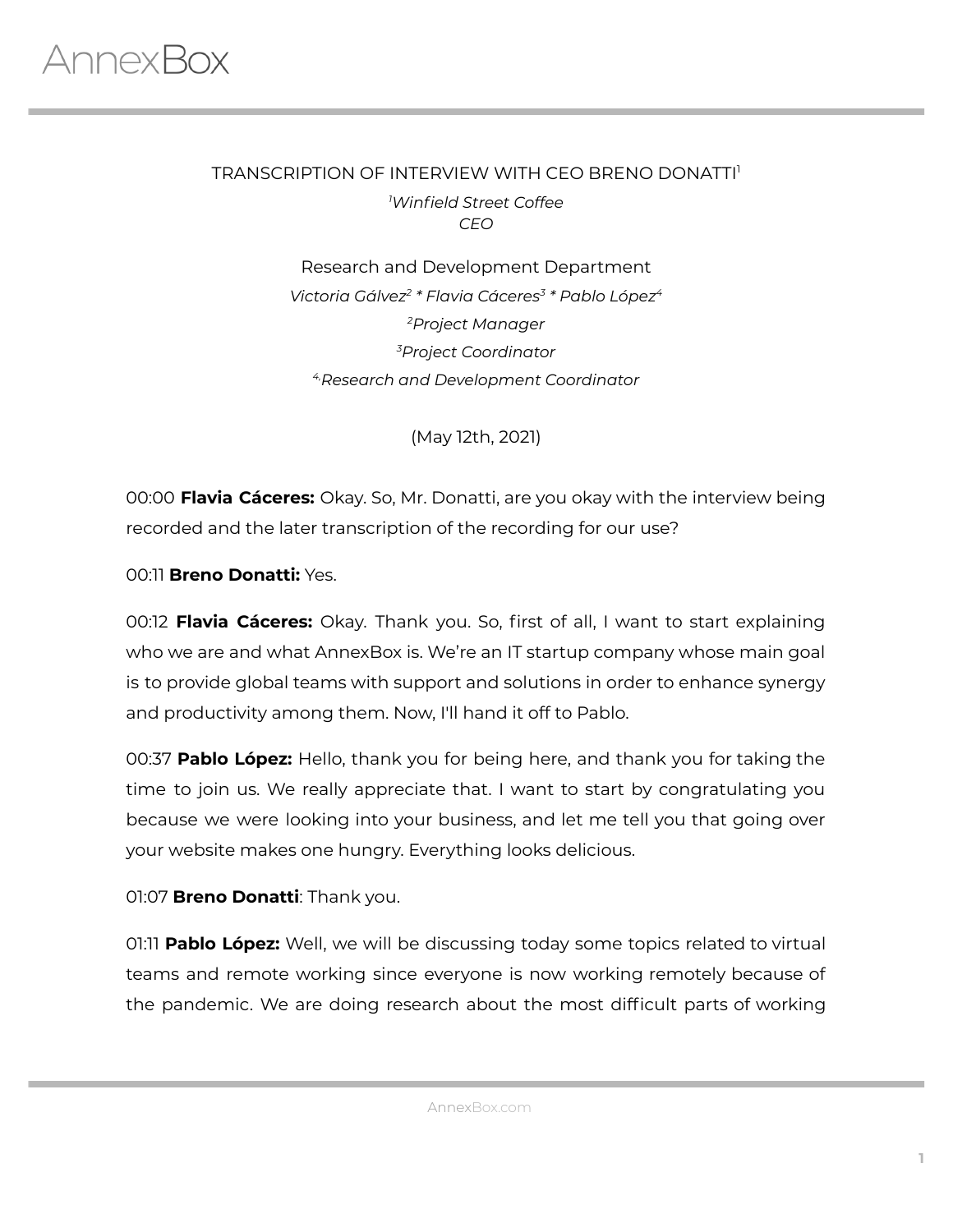remotely, so every type of insight is valuable for us. That's why we want to know about your experience. How has it been to transition from a face-to-face work setting to a completely remote setting? And what are the challenges? We'll be discussing that, and the information you will provide us is of great value. Be sure of that. Let's start with the first question now. Let me start by saying this, we are a remote team. We've known each other only through the screen. We haven't met each other in person, so we know working remotely is completely different from a face-to-face setting, and it has its own challenges. In your experience, we would like to know, what are those solutions you could apply or have applied when working remotely?

02:43 **Breno Donatti:** Yes, it's actually pretty shocking to me that you guys are a totally virtual workforce. That's pretty incredible for me. I'm very anti-virtual. I'm not going to lie. I couldn't wait for May of last year to get back to the store. I encourage all my customers and vendors to do everything face to face. I think there's a very intrinsic energy that goes with being in the same room with someone. I feel like virtual meetings, at least in my experience, haven't really cut it. You can't recreate the real-world interactions. I'm here and we could be in the same virtual room right now having this meeting, and there's just something missing that we're not sitting in the same chair. You can tell me that maybe it's not as valuable as I make it out to be because it takes time to go from one place to the other and to prepare yourself, to get ready, and to make it to a meeting together, but it's really invaluable to be in the same room with other people. The energy that you feed off of each other and the solutions that you make when you're looking at somebody else's eyes face to face, they're just so much better. So, yes, you waste a lot of time getting to and coming from and getting ready, but I feel like you can achieve your goals so much quicker in a real-life scenario. Obviously, there are some things that we have done virtually. For example, we are opening stores in different states now, so there's less face-to-face interaction. And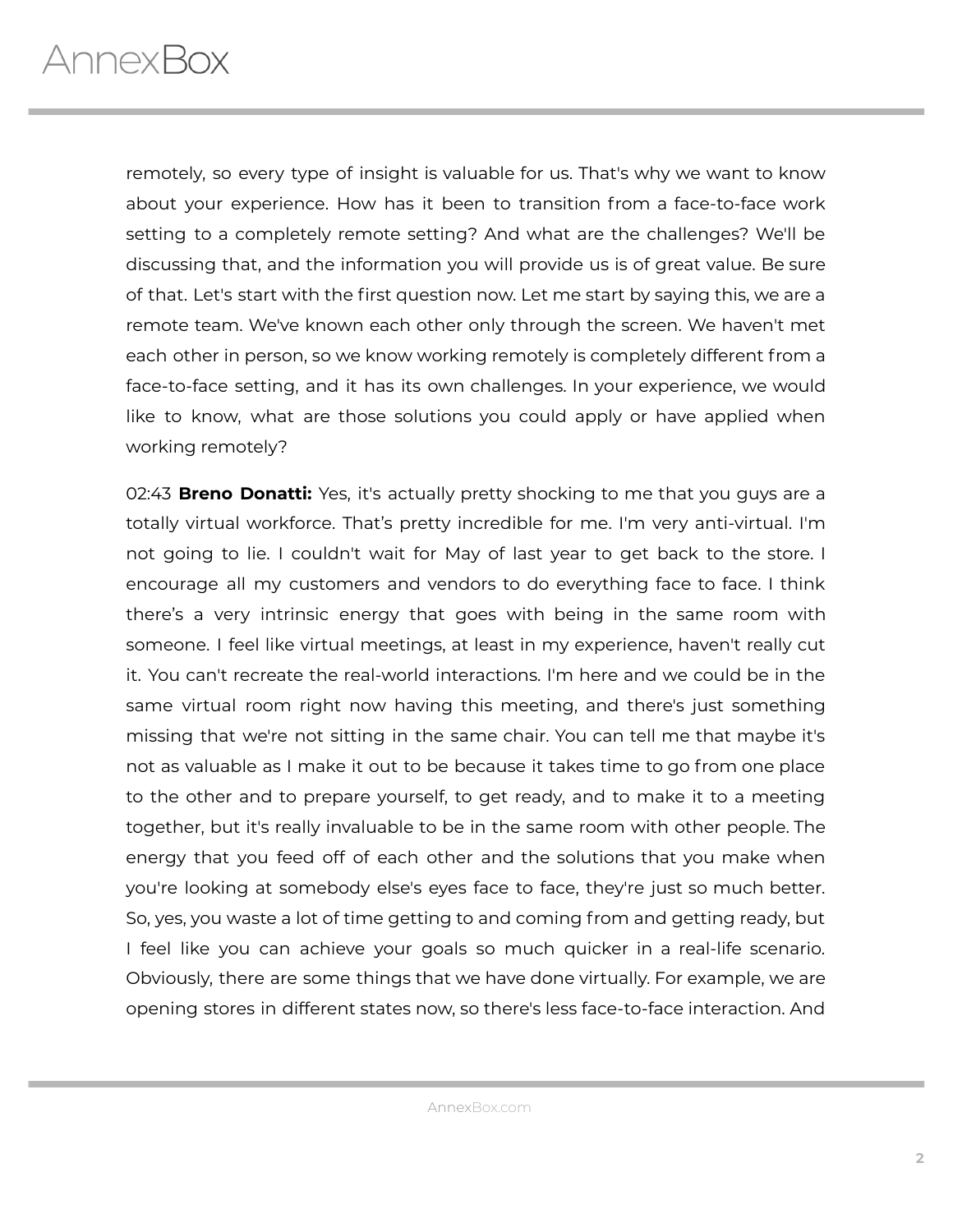obviously, we have to do Zoom sometimes, we have to do phone calls, but at least for my company, we can't go too long on Zoom. We can't go more than two weeks on without a real meeting. I also don't like that Zoom just reminds us of a pandemic and disease. I feel like Zoom has attached itself to a bad name and a bad reputation because of that. So, every time someone goes like, "oh we're going to have a Zoom thing," I'm like, "when you have a real one, call me, and I'll be there." For example, we have commerce meetings in Westport, Connecticut, and I've been telling the president I will not attend any of the Zoom meetings, but I will be there as soon as there's an in-person meeting. So this month is the first in-person meeting and I signed up. I'll be there. There's just nothing like networking in person; it's so much more invaluable than virtually.

06:02 **Pablo López:** Yes, I agree. I understand what you're saying. Your type of business requires that, and I cannot imagine working face-to-face with your clients, having this connection, as you mentioned, "this synergy," and then completely losing it, like going through the Zoom meetings and the virtual world. So, how has it been for you? How was your experience, I mean, like at the very beginning, we're talking about April, May, that I suppose your business was completely closed. How did it go?

06:35 **Breno Donatti:** Well, in 2020 when the pandemic hit, we closed in March and April and half of May of last year, and then we reopened on May 15th, 2020. Since then, even last summer, we put many, many events, live music, and we tried to make everything as normal as possible. We never really stopped, except for that time from March 15th to May 15th. So, for me, the pandemic was over last year in May. It hasn't been back since for me. I mean, thankfully, I know a lot of people and I live in places that also agree with that. My kids have been going to school maskless and we've been going to church with a thousand people maskless as well. None of that pandemic word that's out there. Actually, one of the biggest compliments that I get from customers is: "Oh, every time I come to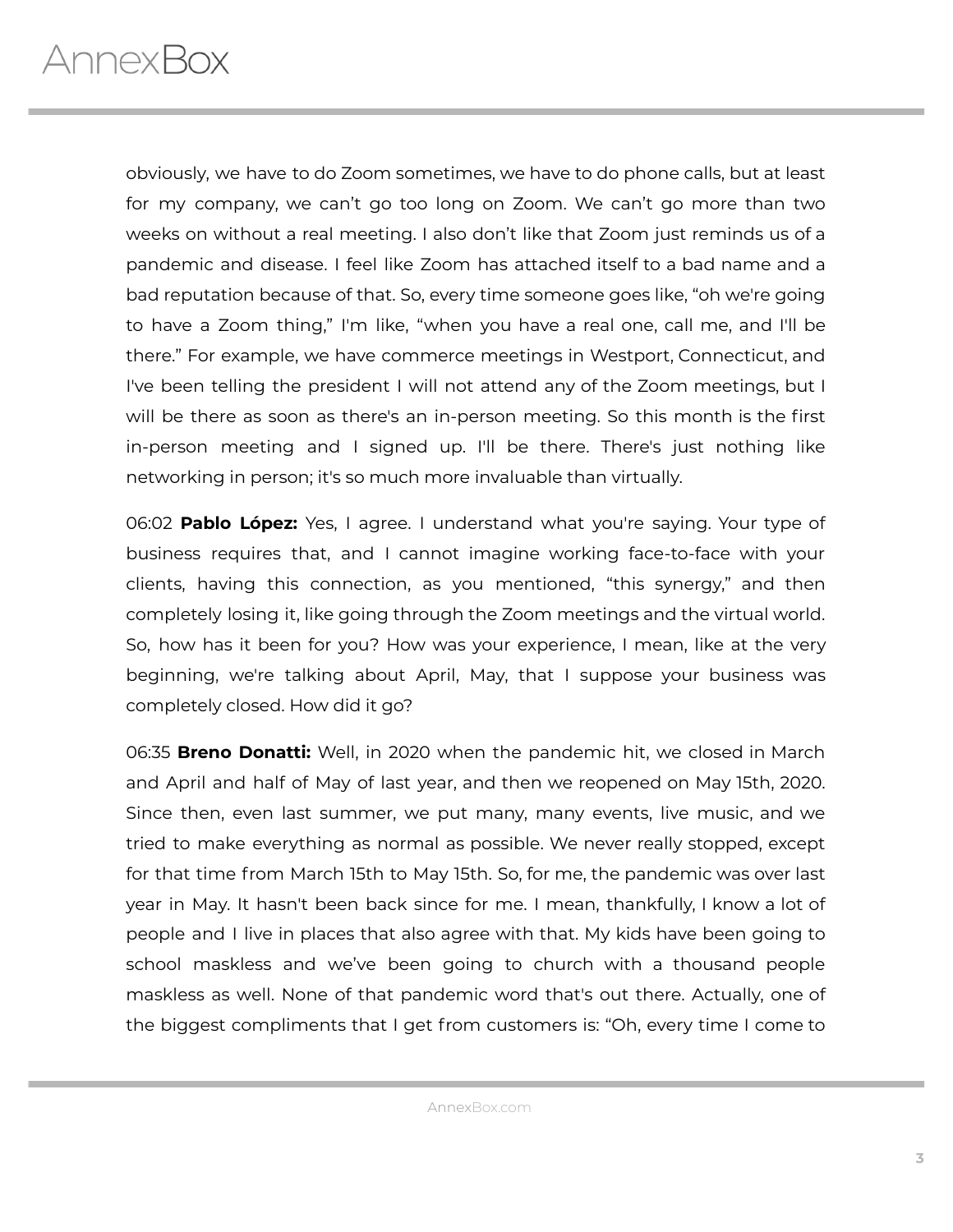one of your stores, it reminds me of normal times." I always thank them because that's what we try to do. As soon as the mandates were down, I told all my staff to take their masks off because people have to see a smile. So, that's basically how it's been for us, I've been pushing back against it. They told us to have two weeks to slow the spread and I feel like we did that back then. It's over, now back to work.

09:54 **Pablo López:** Okay. Great. Thank you. Let's move on to the second question, please.

### 10:00 **Breno Donatti:** Sure.

10:03 **Pablo López:** We're now going to talk about productivity. Well, productivity is always important in any company and now that everyone is working remotely, there has been this discussion of, are we working less, or are we working more? Some people believe that because we're in our house, we're working less or just being lazy, but others think that working remotely is like working more. So, how has it been for you?

10:28 **Breno Donatti:** I think working remotely puts more pressure on people, and you end up doing more work than you would at the office. I opened my first company 12 years ago, so for 12 years, I've always been on my phone. It's always a pressure to be working all the time. I have two little kids, and most of the time I'm reading emails and things like that, but you have to make time for family and wellbeing. So, yeah, I think people probably end up working more when they're remote, without even realizing that. But a lot of people that work in the office five or six days a week also work from home one or two days. I feel that the change of scenery probably helps. You're not going to the office day after day, and maybe if you break it up and you go like: "Oh, on Wednesday we work from home," that might be nice because you can wake up a little later and don't have to dress up. I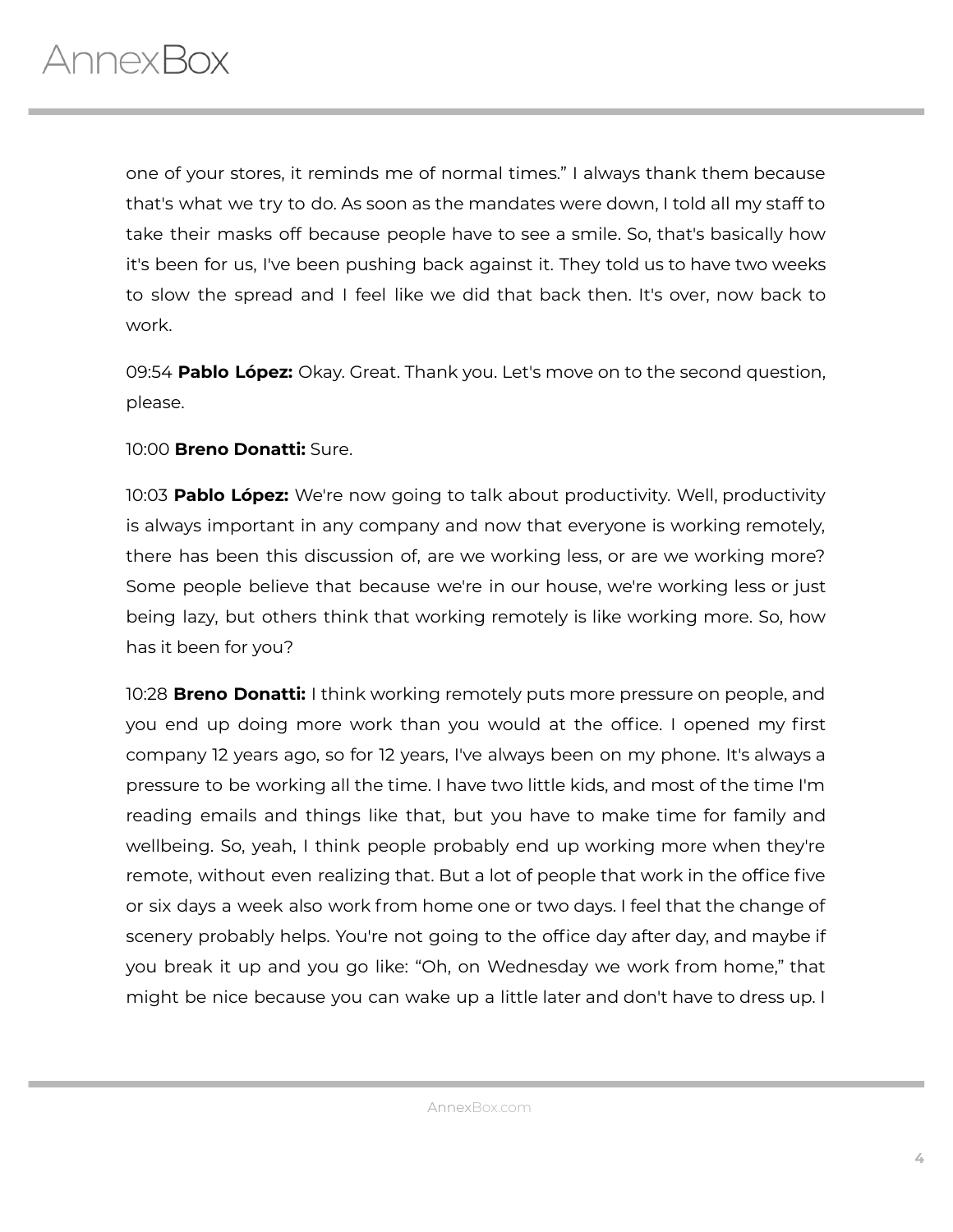mean, that's great, right?

11:47 **Pablo López:** Now that you mentioned that, well, in your experience, I'm kind of guessing what you will answer to this question, but now that you mentioned that it's good to combine working remotely with in-person working, would you say that, after everything is back to normal, you would still maintain some things? Zoom meetings, maybe not, because we will remember the pandemic. But there are some things that we have learned working remotely that could also help us. So, would you still maintain that, or would you eliminate it?

12:21 **Breno Donatti:** Yes. There's training that we've put online that kind of helped cut the training time. Before, for example, we used to do ten in-person coffee classes and people would have to travel to them. We can probably do half of those online and still be very efficient. So, training will be something, a part of it would still be done online. When an employee starts working with us, they can already go into the online courses before they even start.

13:07 **Pablo López:** That's also a good thing about working remotely. It helps us a lot with saving time. I think that eventually, when everything goes back to normal, we will maintain some of these habits that we have now. Okay, I think Victoria has a question.

13:33 **Victoria Gálvez:** Yes, I do. So, first of all, thank you for making the effort to join us on Zoom, because based on what I've heard, it kind of depresses us due to the current situation. So, thanks again. You're going to be getting a lot of thank you from us, and also, I know you sent some answers to these questions in advance. So, I read them and I wanted to ask if these training courses that you have mentioned are that 20% of virtual interactions in your company or wether there are any other types of tasks or things that you have kept in a remote setting, maybe not because you wanted to, but maybe because you had to, I'm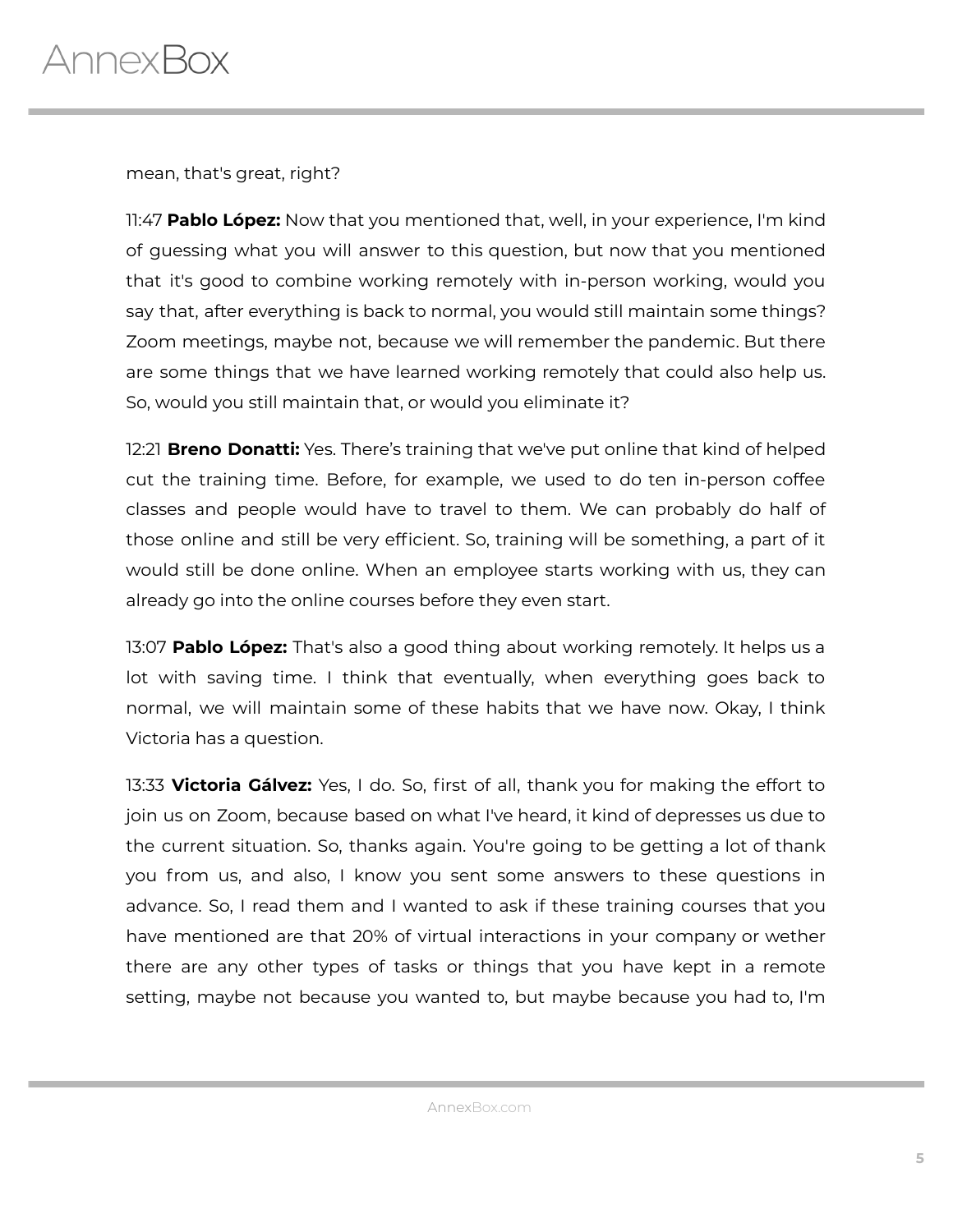not sure.

14:25 **Breno Donatti:** I think that's the only thing. There are other aspects of working remotely that we have done, but I feel like they're even pre-pandemic. The group texts, for example, on the phone, we used to do that before the pandemic hit. It's just a little quicker to communicate. Also, scheduling software, we had that before the pandemic. So, it was not caused by the pandemic, it was just a desire to make things more effective, by using the cell phone a lot, using email a lot, I think those are things that were already there. But from the pandemic itself, I feel like the training definitely. Oh, and also, our online systems for ordering online for customers have increased a lot. A lot of people would just like the convenience of ordering on the app, which is very good for us as well.

15:27 **Victoria Gálvez:** And then one more thing. So, productivity is also, I think, closely related to trust. So, I know you mentioned that you had to close the physical business for two months and a half. I wanted to know if you still managed to have your team doing some tasks while they were at home, or if they stopped working at all. Because I wanted to know how you handled trust, trusting that your team was still being productive, even if they were working just a few hours each day to maintain that flow until it was time to go back to work.

16:13 **Breno Donatti:** No, during those two months, people did not work, and it was just voluntary if they wanted to do some more training. We did a weekly Zoom meeting just to catch up and see how everybody was doing, but that was also voluntary. Not everyone went online for that.

16:39 **Victoria Gálvez:** And when you went back, did you notice any changes in terms of their engagement in the business or was it all normal?

16:48 **Breno Donatti:** Yes. They were a lot more eager to work. Like a lot more. Yes.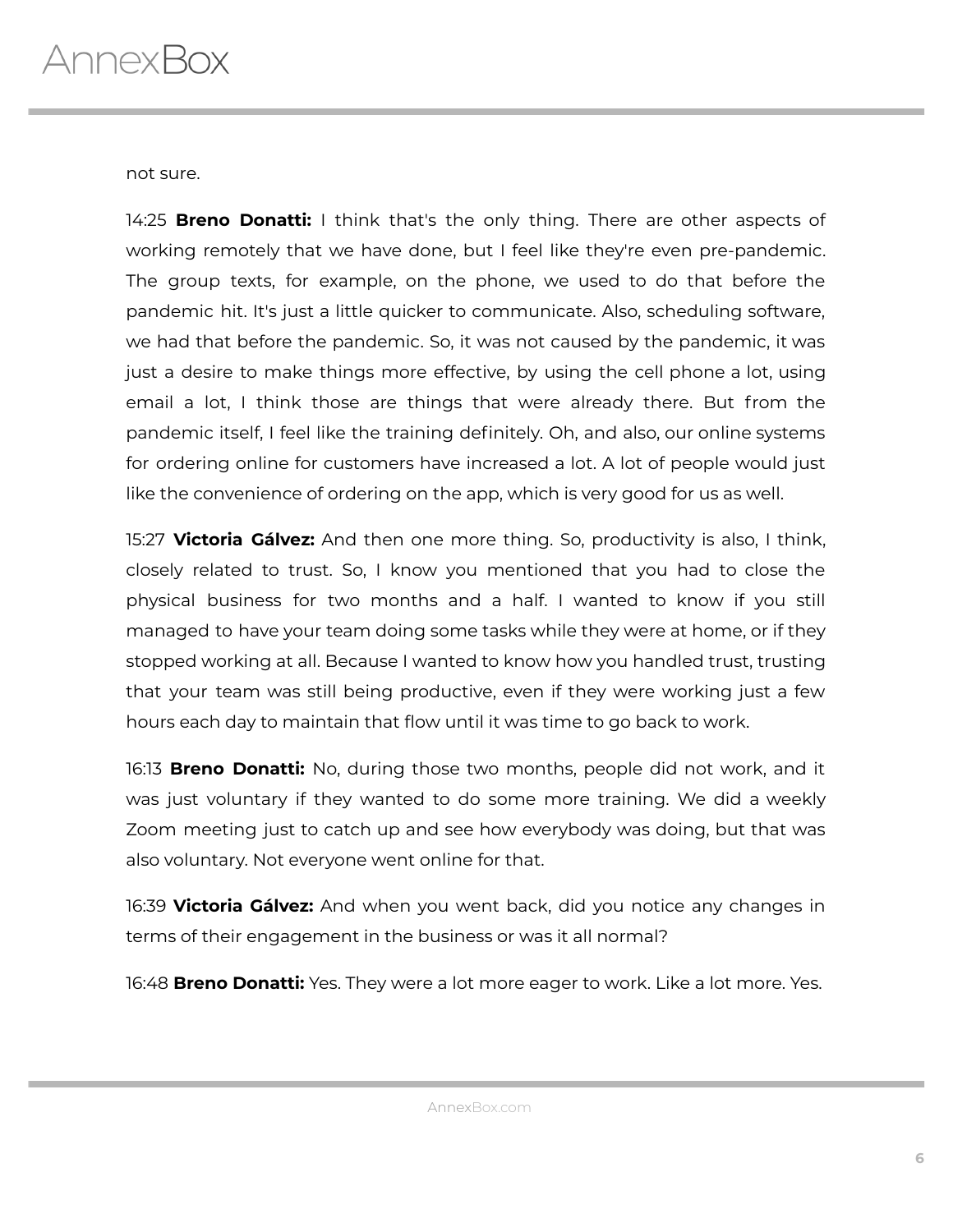# AnnexBox

16:55 **Victoria Gálvez:** All right. Interesting. Thank you.

17:15 **Breno Donatti:** A lot more engaged.

17:18 **Pablo López:** They wanted to work more.

17:20 **Victoria Gálvez:** They recharged batteries.

17:33 **Pablo López:** That's awesome. Let's move on to the third question. So, let's talk about culture. Culture in a company is essential, but some believe that maintaining or enhancing the culture of a company in a remote setting is difficult. What is your experience? You mentioned this training you're doing. Has it been difficult for you to keep the company's culture training in a remote setting? For example, maybe a new employee that has recently come to the company needs to understand and get familiar with the company culture. By doing this training in a remote setting, do you think it's more difficult to get what the culture of the company is?

18:10 **Breno Donatti:** That's exactly right. What I mentioned before about the intrinsic value of being in the same room and the energy that you get from each other, that you feed off of each other, the name of that is culture. In one word, that's what you probably call it, culture. And I feel that, at least for our business, there's no way to fully embrace the culture online. You must talk to the customers in person, serve them and see the neighbors, and water the plants outside.

18:54 **Pablo López:** Right, I get your point. A business like yours is always face-to-face, so it's important to have that. Okay. Let's go with the fourth question that is related to employees. Well, for every business and every company, there are some vital values and skills that employees need to have. Especially in your business, I guess they will need to have good interpersonal skills, right? So, when working remotely, have you noticed if they've lost this type of skill or if they have acquired new ones? Let's say, for example, that in the beginning, they had those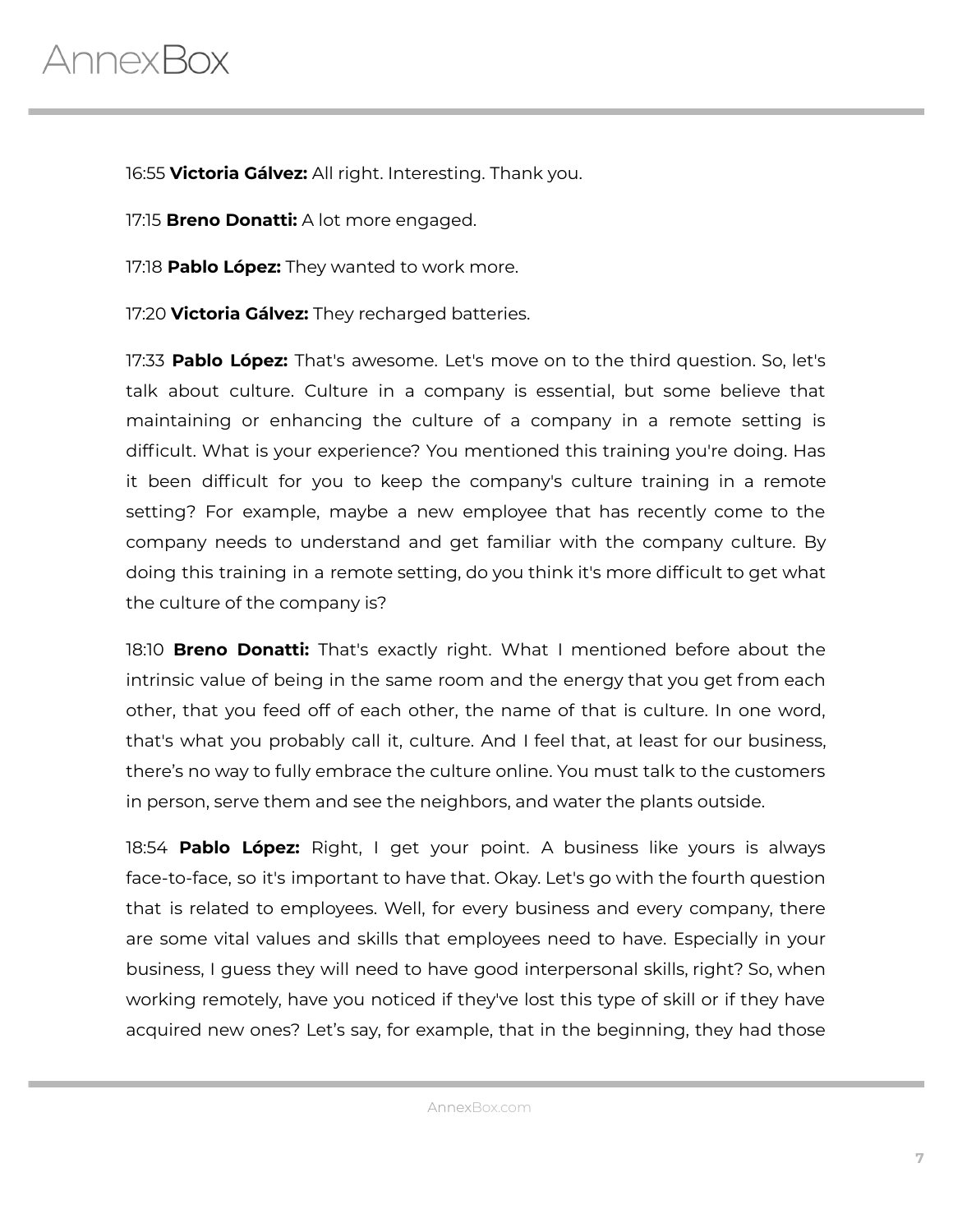

skills that were good for the company, but after the pandemic or working remotely, they have been losing those skills, and now they are working less, or they are not performing as well as they did. What do you think about that?

20:17 **Breno Donatti:** Yes. I think the number one skill would be organizational skills. Making your own calendar, I feel that's crucial for someone to be able to be successful in a remote team. It's your own empowerment, right? You're sort of your own boss in a way because you have to follow up by yourself. You're not in an office where you can be reminded of things to do.

21:04 **Pablo López:** So, what about your employees? What are the skills that you need for your business? Let's talk about this question so that we move on to Victoria's question.

21:15 **Breno Donatti:** We are a customer-based company, so you know that the customer has to leave with a smile, no matter what. You have to be a self-starter as well because we're a small company, so you have to make decisions on the fly sometimes. And I always say to anybody that anything that costs no more than a hundred dollars, they can go and make a decision and make sure that the customer is happy. Anything above a hundred dollars, then you have to ask permission from a manager, but otherwise, you have to be a self-starter.

22:13 **Pablo López:** Okay, Victoria, go on.

22:16 **Victoria Gálvez:** Okay. Here's my question. Did you have to do any recruiting online?

22:23 **Breno Donatti:** Yes, I have had a lot of online recruiting.

22:28 **Victoria Gálvez:** Did you get to conduct remote interviews as well?

22:33 **Breno Donatti:** I have, and only in cases that the person was still in school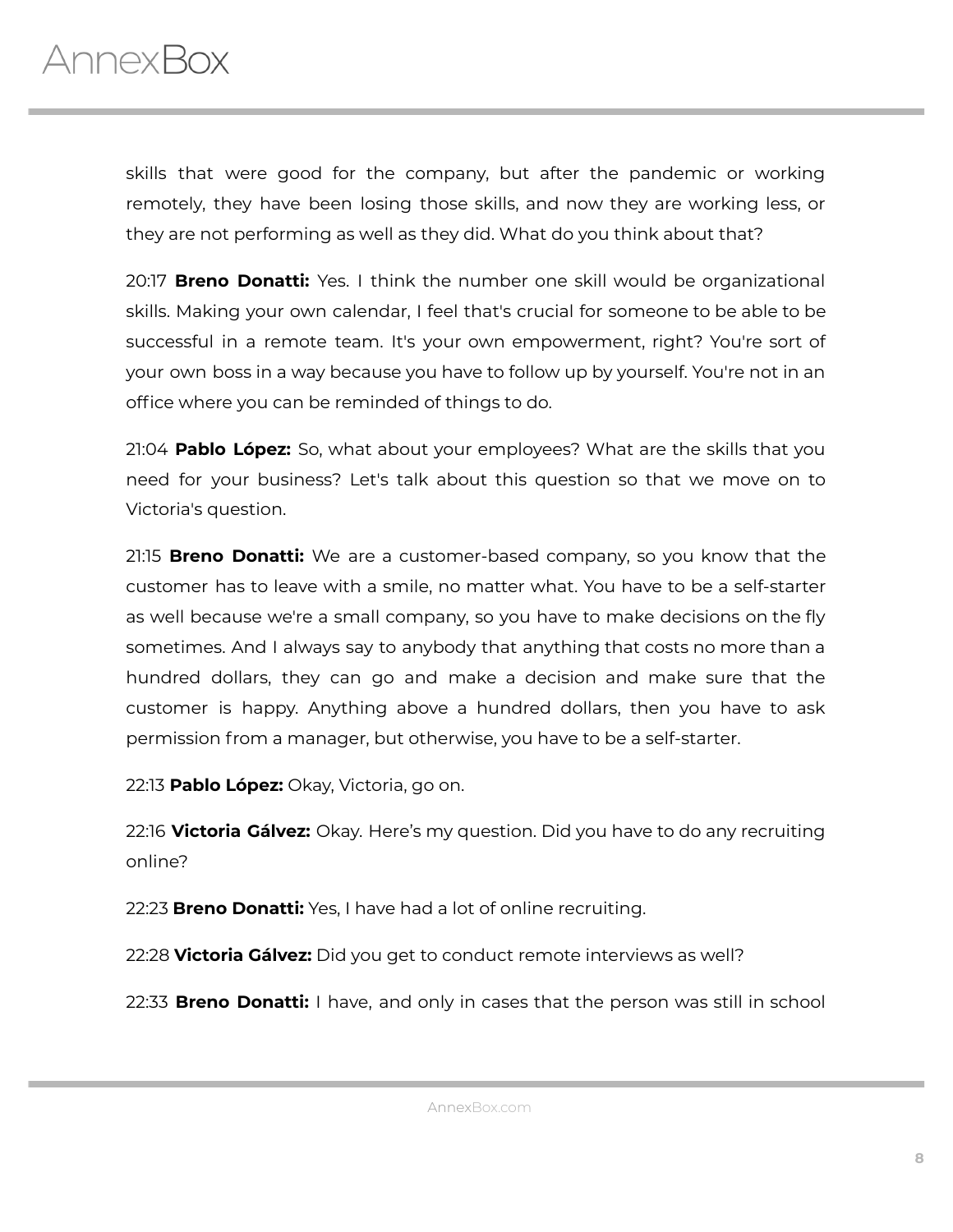and coming back in a week. Only if needed.

22:44 **Victoria Gálvez:** Okay. And how would you describe the experience? What were the challenges you encountered?

22:50 **Breno Donatti:** No, I think that actually for interviews, that's an effective way of doing it because again, you are in your work pace and you don't have to do much. You literally put a Zoom link and it's good to get to know a person like that, especially when it's the first or second interview.

23:13 **Victoria Gálvez:** Okay. Cool. So, one of the skills that you say you prioritize in potential candidates for them to be a part of your team is interpersonal skills. So, I'm curious about how you manage to get accurate, let's say, data as to whether this candidate fits with what you expect for the role.

23:41 **Breno Donatti:** It's their energy, how outspoken they are in the interview. But again, that would be one interview. I haven't hired anybody based solely on online interviews, but one thing that impresses me from online interviews is how much research they do before talking to us. Do you know what I mean? Like, how much do they know about our company before coming?

24:12 **Victoria Gálvez:** Yes, that's true. In a way, it has facilitated that because they have everything online, it's all available.

24:21 **Pablo López:** How come? Do they go more prepared for online interviews than in-person interviews?

24:28 **Breno Donatti:** Yes, incredibly.

24:39 **Pablo López:** Interesting. Okay, let's go with the next one. This is our last question. Let's talk about motivation and engagement. Well, even in a conventional office environment, some people struggle with motivation and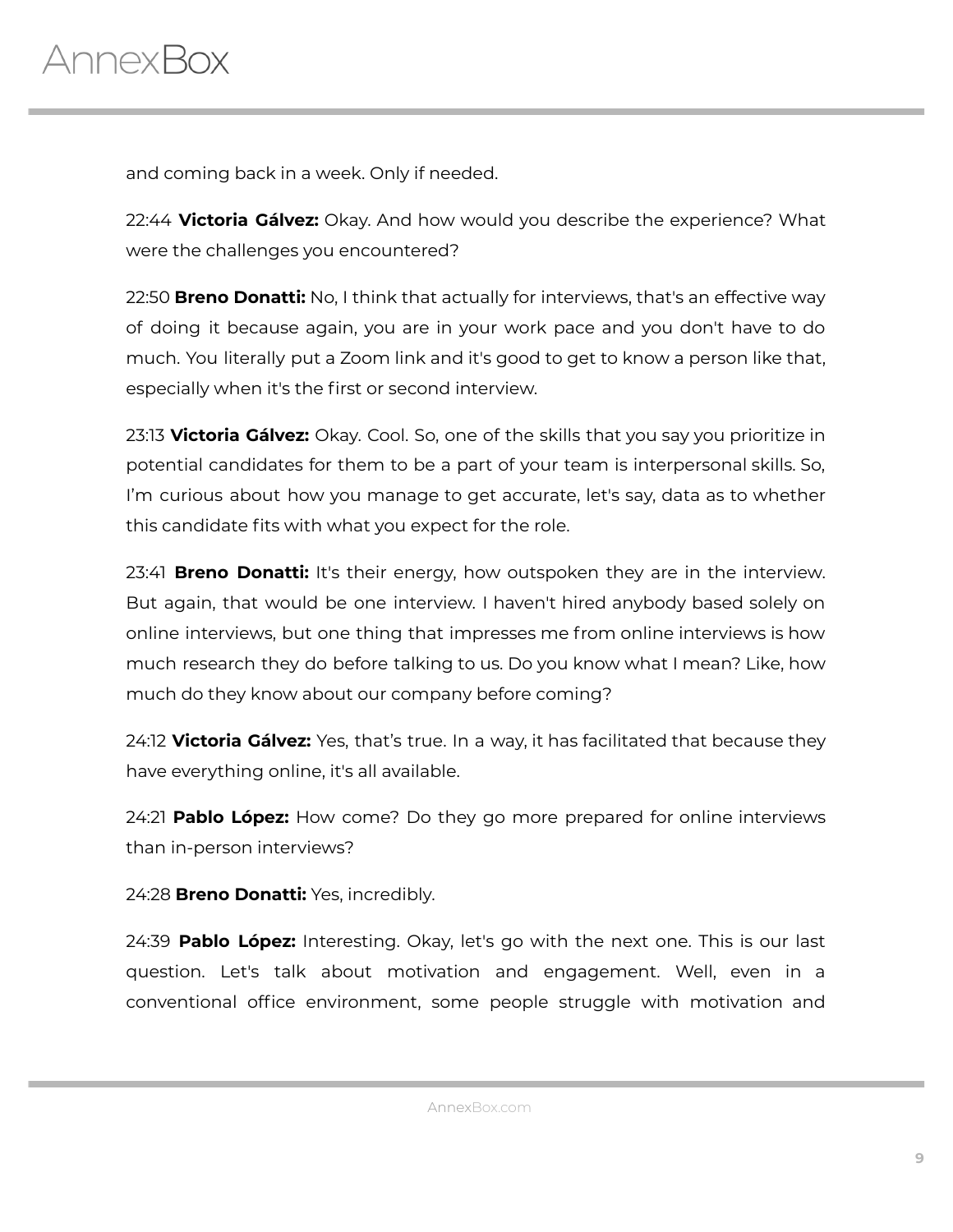

engagement. If you think about it, people struggle with motivation and engagement inside the company, working in person, so how has it been for those types of people to maintain their engagement working remotely? Have you experienced something like this? Have you yourself lost motivation and engagement in your business or any of your employees?

25:26 **Breno Donatti:** Yes. That's a daily battle, right? It's a daily battle, but I think it comes from the top. If I'm engaged, then my managers will be engaged, and then the rest of my staff will be engaged. There are times when I'm less engaged, or maybe I'm paying more attention to one side of the company and neglecting other parts of the business, and that shows a very immediate response where the quality of the work of that side of the business that's being neglected might just start to slide down a little bit. So, I don't know how else to keep people engaged besides myself being engaged. If you guys have tools for that, I think that that will be extremely valuable to any company.

26:30 **Pablo López:** Well, yes, I think engagement is difficult for everyone. Plus, working remotely also has its own challenges. So, how did it go for you, those two months that you worked completely remotely? Did you struggle a bit, or did you find yourself again?

26:53 **Breno Donatti:** It was a nice pause, I got to say. It was a very nice pause, but I can't sit quietly for too long. I don't have a problem having to do things. All we did was the weekly meetup to check in on people. I also texted back and forth or called people to see how they're doing. But it was really on me, reaching out to people and keeping them engaged.

27:24 **Pablo López:** And how was it, those weekly meetings that you had?

27:28 **Breno Donatti:** It was good. People were excited. They also wanted to know about any news. Anytime that the company has something else going on,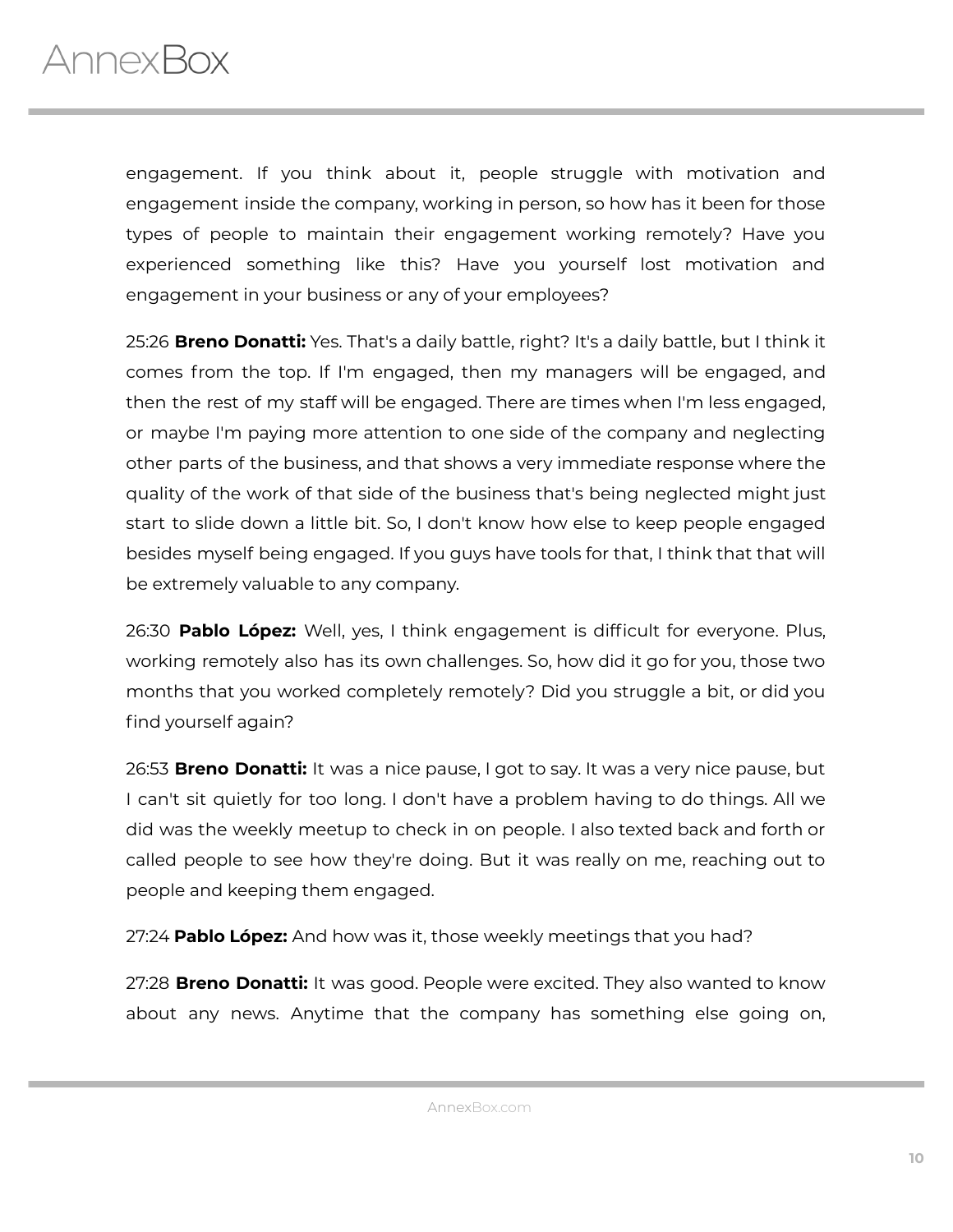

everybody likes to hear about it.

27:44 **Pablo López:** Did you have any structure for these meetings? Because some people have these events called *zocktails*. Have you heard of that? It's having cocktails via Zoom. They don't gather in a house, but they gather via Zoom to have a drink or something. Have you done something similar?

#### 27:46 **Breno Donatti:** No.

28:07 **Victoria Gálvez:** I was about to ask the same thing, like if you ever tried any of those initiatives that became popular, such as virtual happy hours, virtual scavenger hunts, those sort of things that people were trying just to see how much they work.

28:26 **Breno Donatti:** You know, doing that, personally, makes me feel like a loser. Because I'm kind of giving in online, being actively physical. I'll bring people out and pay them for a whole theme park experience, but doing a scavenger hunt online, it's just, that's tough for me. It's a little depressing.

28:58 **Victoria Gálvez:** I mean, I do understand, but did you ever give them a try?

29:04 **Breno Donatti:** I have a group at church, and we did that, and I was in charge of doing some of those things, the icebreakers or different things like that. I did it, not with my company, but in the church setting, it was okay.

29:25 **Victoria Gálvez:** Something was missing, probably the energy.

29:31 **Breno Donatti:** I feel like it's always disappointing.

29:37 **Victoria Gálvez:** Okay.

29:38 **Pablo López:** Well, we can now wrap up the interview. Do you want to add anything, Victoria? Flavia? Do you have anything else?